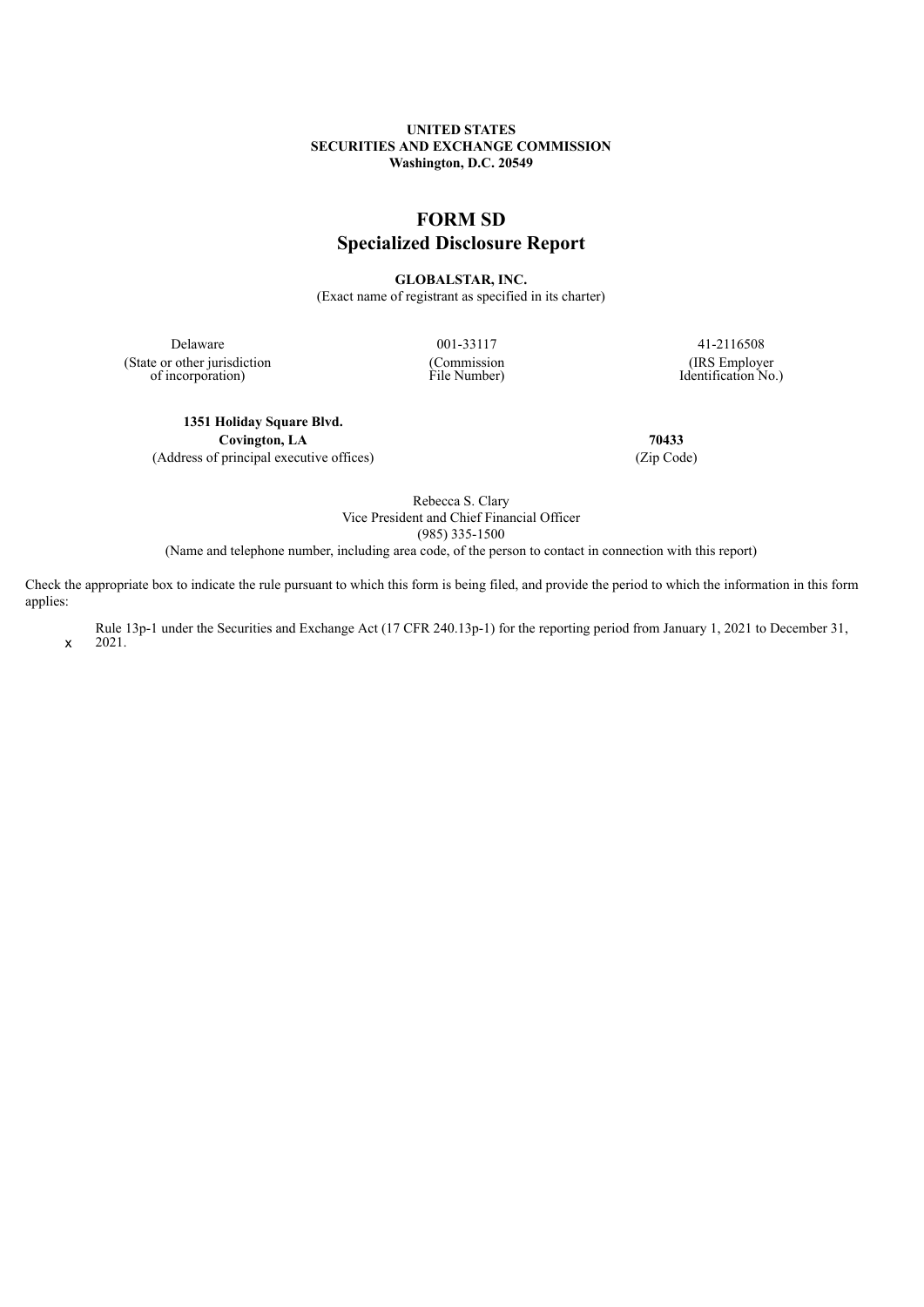# **Section 1 - Conflict Minerals Disclosure**

# **Item 1.01 Conflict Minerals Disclosure and Report**

Globalstar, Inc. (the "Company") is filing this Form SD pursuant to Rule 13p-1 under the Securities Exchange Act of 1934 for the reporting period January 1, 2021 through December 31, 2021.

#### *Conflict Minerals Disclosure*

A copy of the Company's Conflict Minerals Report is attached hereto as Exhibit 1.01 and is publicly available at the Company's website, www.globalstar.com/corporate, by clicking "Corporate" and "Investor Relations" and "SEC Filings."

# **Item 1.02 Exhibit**

Exhibit 1.01 to this report is the Company's Conflict Minerals Report as required by Items 1.01 and 1.02 of this Form SD.

# **Section 2 - Exhibits**

| Exhibit |                                                                                                    |
|---------|----------------------------------------------------------------------------------------------------|
| Number  | Description                                                                                        |
| 1.01    | Globalstar, Inc. Conflict Minerals Report for the period January 1, 2021 through December 31, 2021 |

# **SIGNATURE**

Pursuant to the requirements of the Securities Exchange Act of 1934, the Registrant has duly caused this report to be signed on its behalf by the duly authorized undersigned.

# **GLOBALSTAR, INC.**

Date: May 19, 2022 By: /s/ Rebecca S. Clary Name: Rebecca S. Clary Title: Vice President and Chief Financial Officer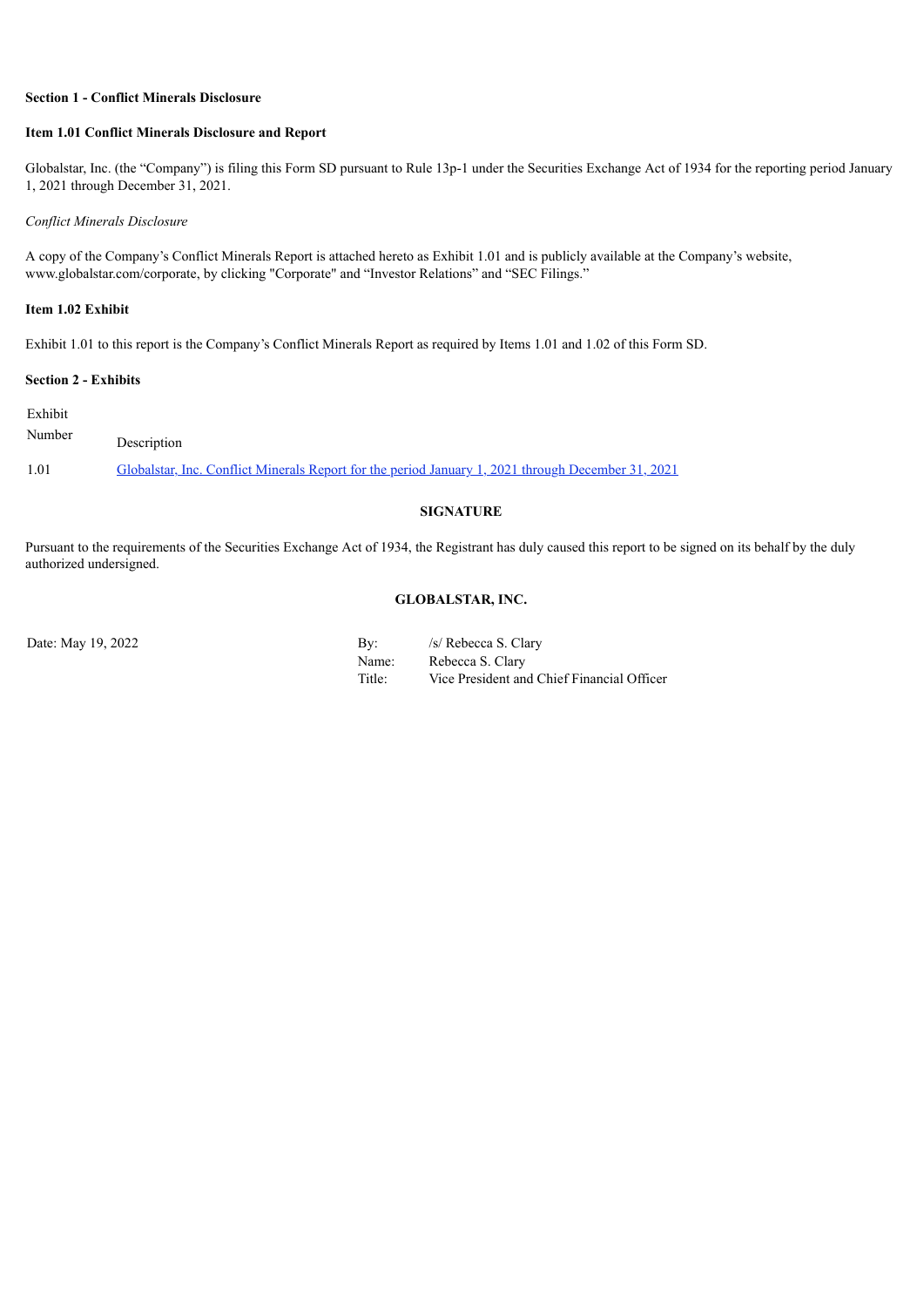# **Conflict Minerals Report of Globalstar, Inc.**

#### **For the year ended December 31, 2021**

#### **in accordance with Rule 13p-1 under the Securities Exchange Act of 1934**

<span id="page-2-0"></span>This Conflict Minerals Report (this "Report") of Globalstar, Inc. (the "Company") has been prepared pursuant to Rule 13p-1 and Form SD (the "Rule") promulgated under the Securities Exchange Act of 1934, as amended, for the reporting period January 1, 2021 to December 31, 2021 (the "Reporting Period"). For the purposes of this Report, "Conflict Minerals" are defined as cassiterite, columbite-tantalite (coltan), gold, wolframite, and their derivatives which are limited to tin, tantalum, and tungsten. The "Covered Countries" for the purposes of the Rule and this Report are the Democratic Republic of the Congo (the "DRC"), the Republic of the Congo, the Central African Republic, South Sudan, Uganda, Rwanda, Burundi, Tanzania, Zambia and Angola. As described in this Report, the Company contracts to manufacture products for which Conflict Minerals are necessary to their functionality. These products are collectively referred to in this Report as the "Covered Products."

## **Description of the Company's Products Covered by this Report**

The Company is a provider of global voice and data communications services over a network of in-orbit satellites and active ground stations. The Company sells equipment that works on its network, including mobile and fixed voice and data communication equipment, data modems and asset tracking devices. The Company does not manufacture these products itself, but instead contracts to manufacture these products and, in some cases, purchases its products directly from suppliers. This Report relates to Covered Products for which manufacture for sale was completed during the Reporting Period.

#### **Conflict-Free Minerals Policy**

Our conflict-free minerals policy communicates the expectation that our direct suppliers obtain materials from environmentally and socially responsible sources, including conflict-free sources within the Covered Countries (available at www.globalstar.com/support/minerals-policy).

### **Reasonable Country of Origin Inquiry**

In accordance with the Rule, the Company conducted a reasonable country-of-origin inquiry ("RCOI") process to determine whether any of the Conflict Minerals originated in the Covered Countries. The RCOI consisted principally of identifying "in scope" suppliers to ensure traceability throughout our supply chain to establish the origin of Conflict Minerals. In conducting the RCOI, the Company used various measures, including requesting a supplier's sourcing policy with respect to Conflict Minerals and completion of the Responsible Minerals Initiative ("RMI"), formerly the Conflict-Free Sourcing Initiative, Conflict Minerals Reporting Template ("CMRT"), to verify that Conflict Minerals are not mined in areas not considered to be "Conflict-free." The Company requested this information from 100% of its direct suppliers. Among the purposes of this request for information from suppliers was to identify, if possible, the supply chain, including smelters and refiners that contribute refined Conflict Minerals to the Company's products, and to obtain information from those identified suppliers regarding whether any of the components they provided originated from Covered Countries.

#### **The Company's Due Diligence Process**

The due diligence process was designed to conform with the internationally recognized framework set out in the Organization for Economic Co-operation and Development ("OECD") Due Diligence Guidance for Responsible Supply Chains of Minerals from Conflict-Affected and High-Risk Areas ("OECD Framework").

Consistent with the OECD Framework, the Company's due diligence measures performed with respect to Covered Products manufactured during the Reporting Period included the following:

# *Step 1: Establish Strong Company Management Systems*

The Company has taken the following steps to establish management systems in line with Step 1 of the OECD Framework:

1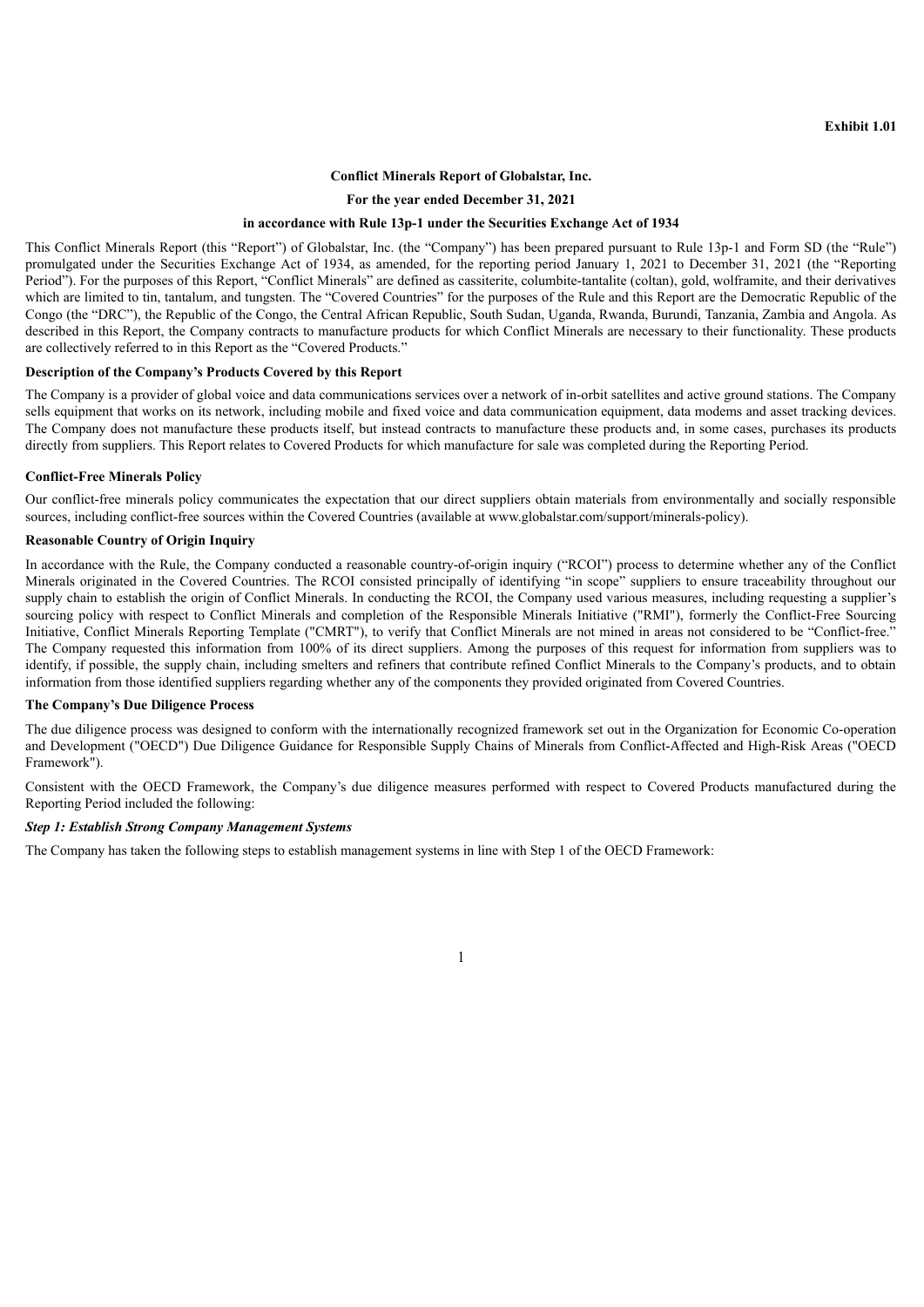- The Company has a Conflict Minerals policy for which the Company's support of eliminating the use of Conflict Minerals sourced in areas not designated as conflict-free is formally stated and communicated to its suppliers and the public.
- The Company has a formal, uniform quality management system with a defined set of policies and procedures aimed to meet regulatory and industry standards.
- The Company maintains a conflict minerals working group with representation from the Company's accounting, quality control and supply chain departments. This group guides the Company's due diligence efforts through the use of tools created by the Electronic Industry Citizenship Coalition ("EICC") and the Global e-Sustainability Initiative's ("GeSI") RMI, including the CMRT, a supply chain survey designed to identify the smelters and refiners that process the necessary Conflict Minerals in the Company's products.

# *Step 2: Identify and Assess Risks in the Supply Chain*

The Company has taken the following measures to identify and assess conflict mineral risk in its supply chain:

- The Company assessed its products and suppliers in order to identify suppliers that provide products to the Company that may contain conflict minerals.
- In conducting its due diligence, the Company compiled information primarily using a third party database with Conflict Minerals compliance documentation for several thousand manufacturers. The Company aggregated documentation for its suppliers, including responses in the form of a CMRT or sourcing policies with respect to Conflict Minerals. Based on this information, the Company was able to identify smelters and refiners that might be in the Company's supply chain, and to determine whether these smelters and refiners had received a "conflict-free" designation by the RMI, which is an initiative of the EICC and GeSI.
- The Company determined that all 97 suppliers were subject to the Conflict Minerals regulation. The Company analyzed responses from these suppliers, with results set forth below.

# *Step 3: Design and Implement Strategy to Respond to Identified Risks*

The Company has taken the following measures to design and implement a strategy to respond to identified risks as part of the Company's due diligence process:

- The Company has designed a risk management plan, which includes due diligence reviews of suppliers that may be sourcing Conflict Minerals from Covered Countries.
- The Company monitors and tracks suppliers identified as not meeting the requirements set forth in the Company's Conflict Minerals sourcing policy to determine their progress in meeting those requirements.
- If it is determined that a supplier does use minerals from smelters or refiners that have not received a "conflict-free" designation by the RMI, specific supplier corrective actions will be taken and will vary depending on factors, such as supplier size, risk level and supplier capabilities. These actions may include looking for alternative suppliers or materials.

## *Step 4: Carry Out Independent Third-Party Audit of Supply Chain*

The Company does not have any direct relationships with smelters or refiners that process Conflict Minerals and it does not perform or direct audits of these entities within its supply chain. The Company's due diligence efforts instead rely on cross-industry initiatives, such as the RMI, to conduct audits of smelters' and refiners' due diligence practices.

#### *Step 5: Report Annually on Supply Chain Due Diligence*

The Company files a Form SD and Conflict Minerals Report with the SEC on an annual basis. In accordance with the Rule and the OECD Framework, this report is publicly available on the investor relations page of the Company's website at www.globalstar.com.

#### **Determination**

# **A. Results of the Company's Due Diligence**

The Company's supply chain with respect to the Covered Products is complex, and the Company, as a purchaser of components is many steps removed from the extraction and transport of the Conflict Minerals. As a result, tracing these minerals to their sources is a challenge that requires the Company to enlist its suppliers in its efforts to achieve supply chain transparency, including its effort to obtain information regarding the origin of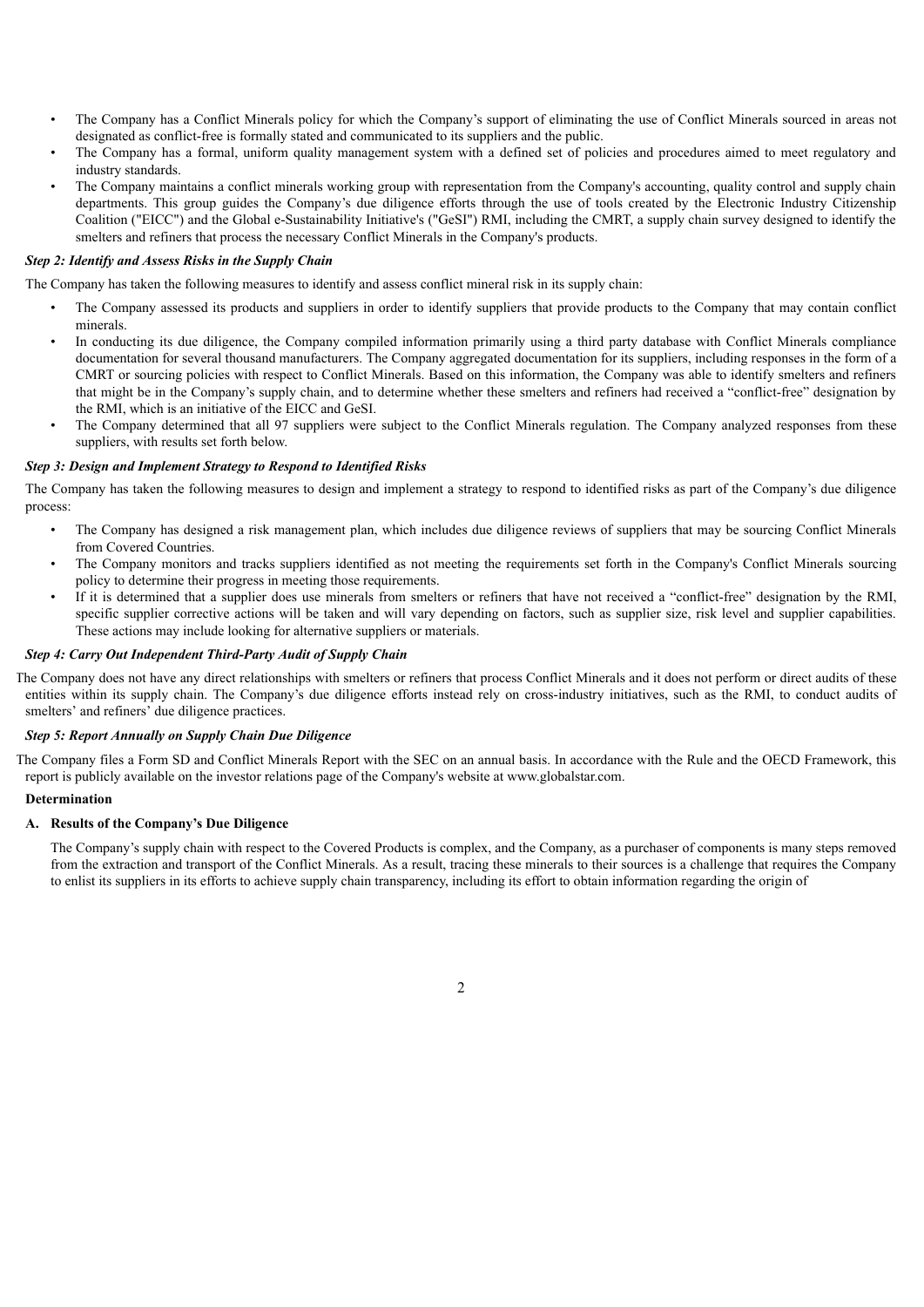the Conflict Minerals. The information provided by suppliers may be inaccurate or incomplete or subject to other irregularities. In addition, because of the Company's relative location within the supply chain in relation to the actual extraction and transport of Conflict Minerals, its ability to verify the accuracy of information reported by its suppliers is limited. Accordingly, the Company can provide only reasonable, not absolute, assurance regarding the source and chain of custody of the Conflict Minerals in the Covered Products.

Through its due diligence procedures, the Company identified 97 in-scope suppliers. Supplier information was reviewed to categorize all suppliers as set forth in the table below.

#### **Due Diligence Process Results**

| Total number of suppliers in scope of Conflict Minerals requirements                                      | 97             |
|-----------------------------------------------------------------------------------------------------------|----------------|
| Total number of suppliers with a CMRT or Conflict Minerals policy                                         | 97             |
| Coverage                                                                                                  | $100\%$        |
| Supplier Responses:                                                                                       |                |
| Conflict Minerals do not originate from the Covered Countries                                             | 93             |
| Conflict Minerals originate from the Covered Countries using certified conflict-free smelters or refiners | $\overline{4}$ |
| Conflict Minerals originate from the Covered Countries using non-certified smelters or refiners           |                |
| Conflict Minerals source is unknown                                                                       |                |
| Conflict Minerals are not used in the products supplied                                                   |                |
| <b>Total Supplier Responses</b>                                                                           | 97             |

*Identified Countries of Origin.* Based on the information provided by suppliers pursuant to the due diligence process, the Company does not have sufficient information with respect to the Covered Products to reliably determine the countries of origin of all of the Conflict Minerals in the Covered Products. However, based on the information that has been obtained from suppliers that provided component-level information, the Company has reasonably determined that the countries of origin include the countries listed in Annex 1.

## **B. Continuous improvement efforts to mitigate risk**

During 2022, the Company intends to continue to enhance its due diligence procedures to bring awareness within the Company and to its suppliers and customers regarding its conflict-free minerals policy and to further mitigate the risk that Conflict Minerals used in the Company's products may finance or benefit armed groups in the Covered Countries. These procedures include the following:

- Engaging with direct suppliers with the aim of continuously improving the completeness and quality of information provided, including continuing to request all in-scope suppliers to complete the information included in the CMRT to the extent that they have not already;
- Working with direct suppliers that source from unknown countries to encourage them to use CMRTs with their suppliers, if any;
- Continuing to communicate a policy whereby suppliers that do not improve their responses in a timely fashion will be evaluated for potential removal from the Company's supply chain; and
- Analyzing the applicability of the Rule to any new suppliers joining the Company's supply chain, if necessary, and including them in due diligence and reporting in accordance with the timeline set out by the Rule.

3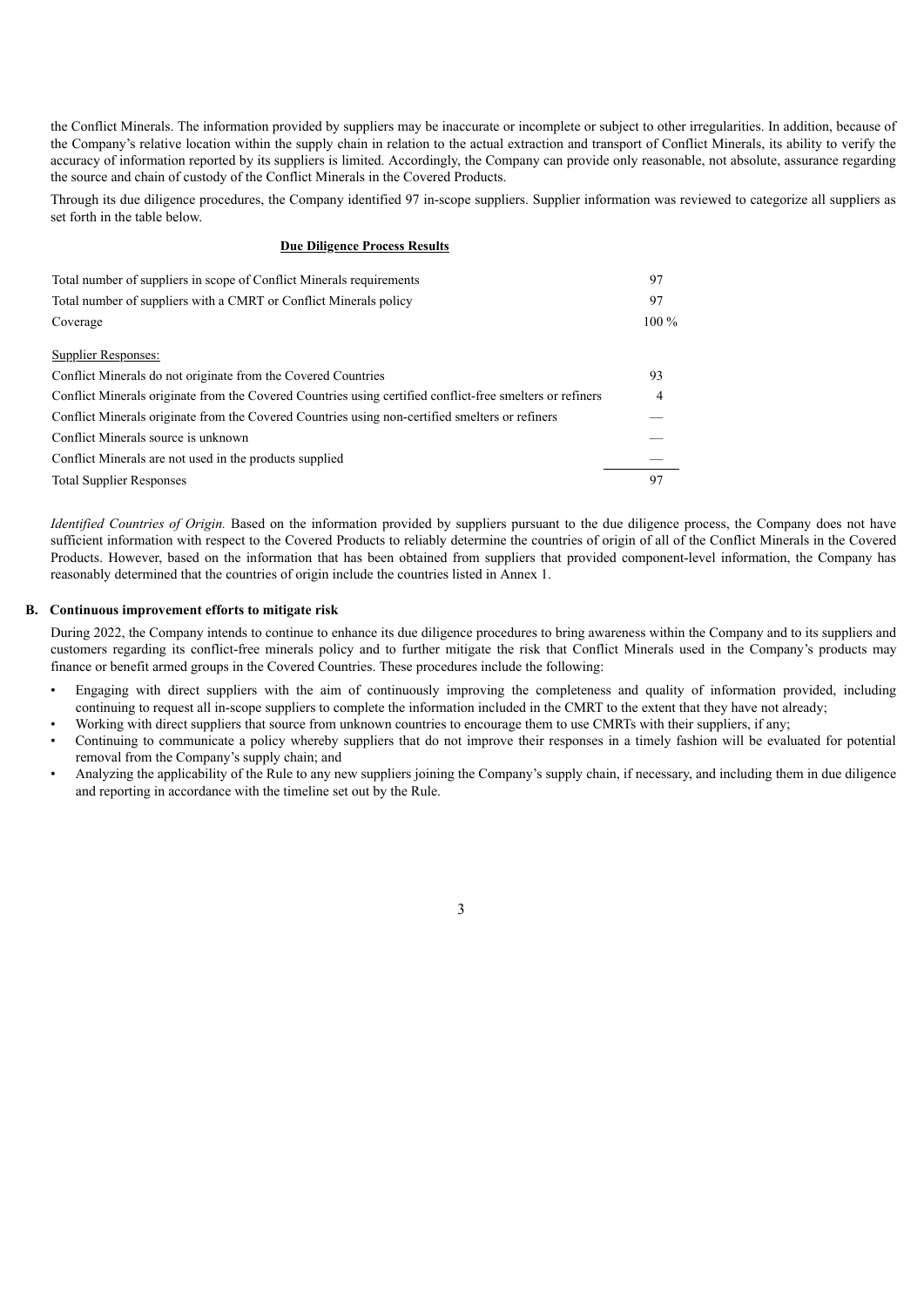#### **Forward-Looking Statements**

Certain statements contained in or incorporated by reference into this Report may be forward-looking statements within the meaning of the Private Securities Litigation Reform Act of 1995. These forward-looking statements generally are identified by the words "believe," "project," "expect," "anticipate," "estimate," "intend," "strategy," "plan," "may," "should," "will," "would," "will be," "will continue," "will likely result," and similar expressions, although not all forward-looking statements contain these identifying words. These forward-looking statements are based on current expectations and assumptions that are subject to risks and uncertainties which may cause actual results to differ materially from the forward-looking statements. Risks and uncertainties that could cause or contribute to such differences include, without limitation, those described in our Annual Report on Form 10-K for the fiscal year ended December 31, 2021. We undertake no obligation to update publicly or revise any forward-looking statements. You should not rely upon forward-looking statements as predictions of future events or performance. The documents available on, and the contents of, our website are not incorporated by reference into this Report.